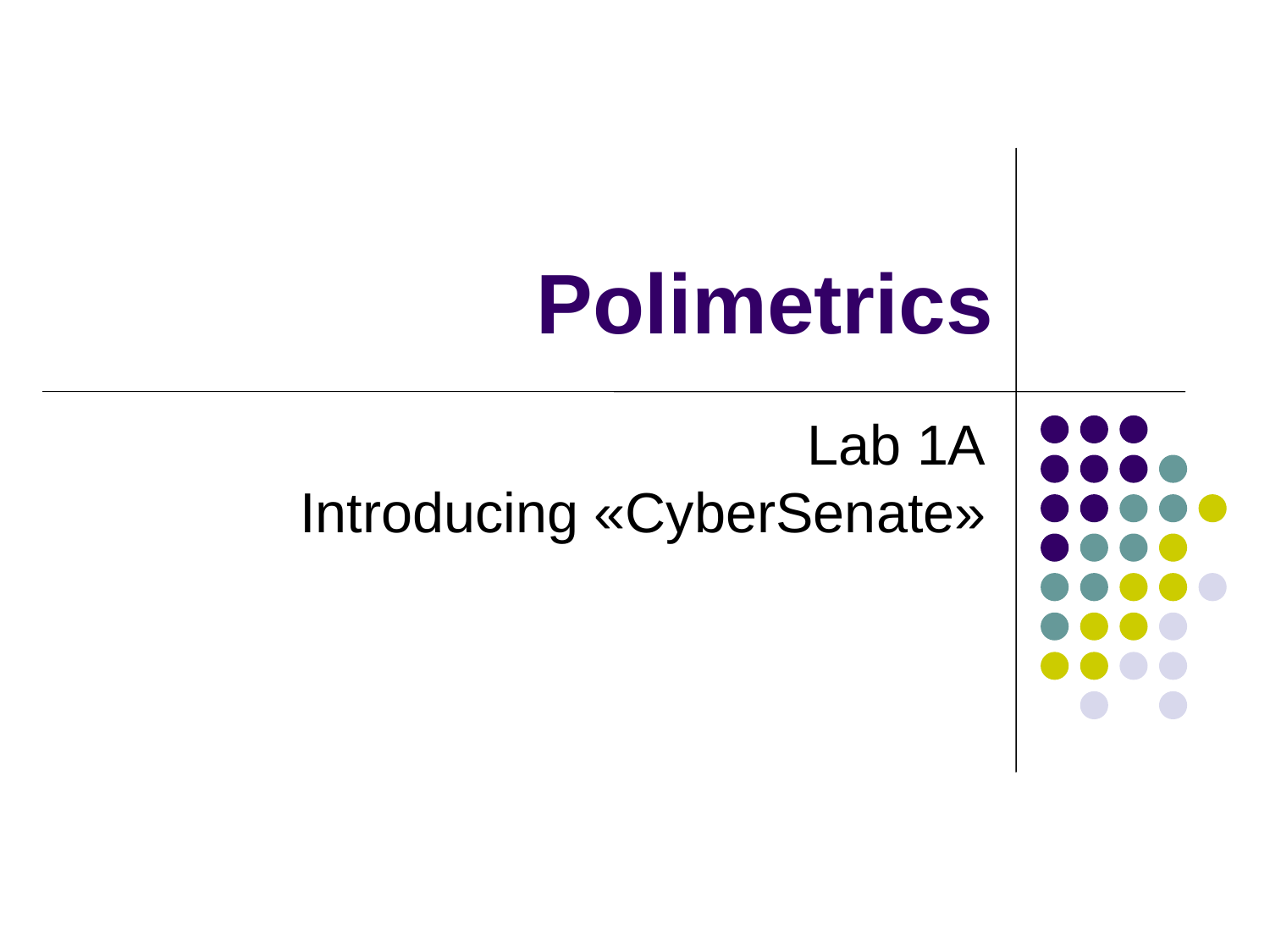$Cyber Senate^{TM}$  consists of two panes, separated by a splitter bar. The left pane (input view) is used to configure basic elements of a spatial voting game. The right pane (chart view) is used to view spatial voting game. The splitter bar can be slide either left or right, typically to modify the screen area available for the chart view.



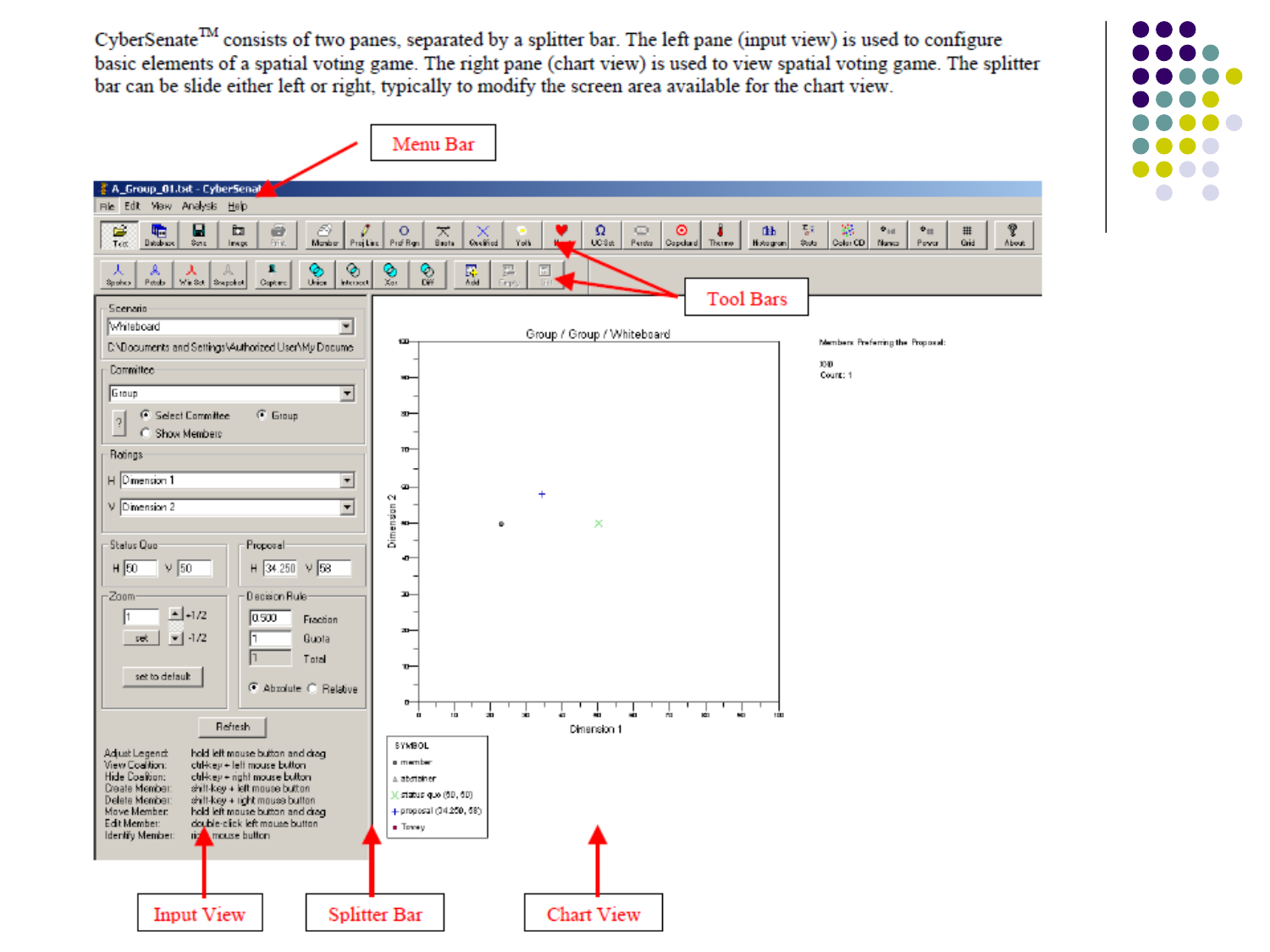# **CyberSenate**



Above the two panes and splitter bar is a menu bar and two tool bars

- The menu bar consists of five subgroups that together organize the basic functions you may want to perform
- 1. File Create, open, and save data files
- 2. Edit Configure modeling and display parameters
- 3. View Display or hide spatial voting model features
- 4. Analysis Select parameters that instantiate a particular spatial voting model
- 5. Help Online help and customer support information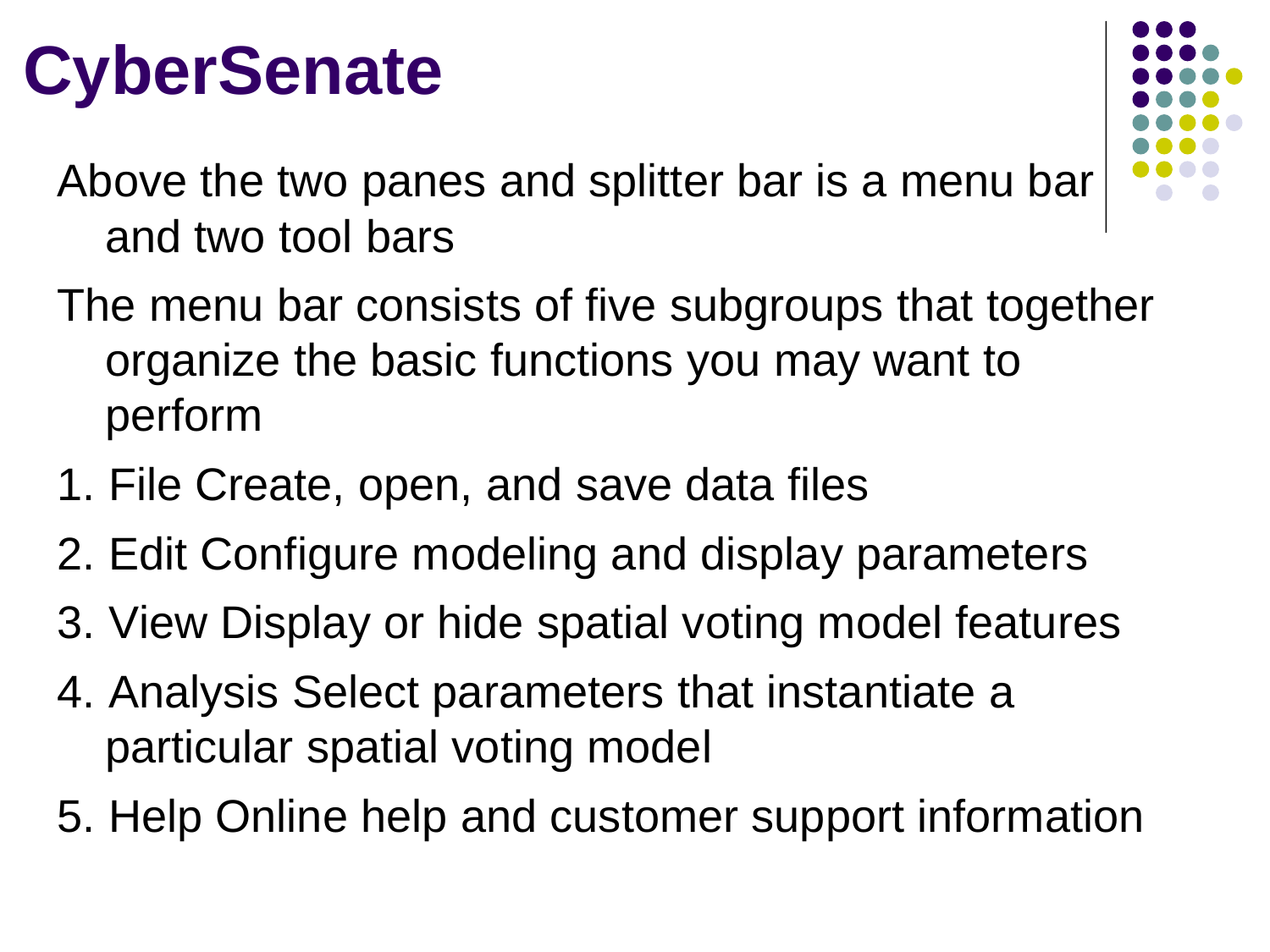## **CyberSenate**



The upper tool bar provides buttons for easy access to key options available from the menu bar

The second lower tool bar provides buttons for interacting with win sets, allowing you to view and manipulate win sets, e.g., find the union of two win sets, determine whether one win set is entirely contained within another win set, etc.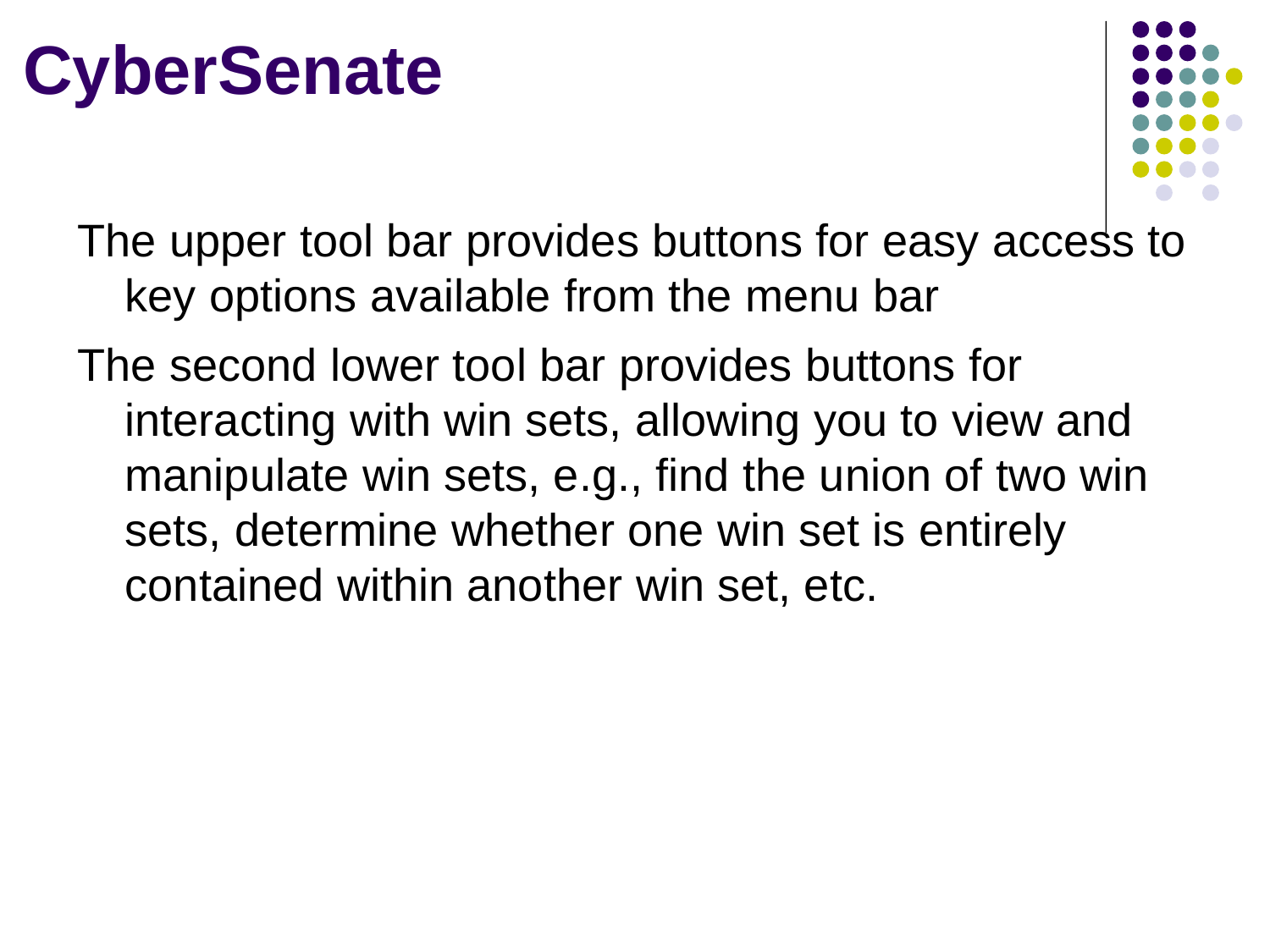Whiteboard: Create a whiteboard game (no data): File >> New >> Whiteboard

| *.txt - CyberSenate     |                |                                                          |  |  |
|-------------------------|----------------|----------------------------------------------------------|--|--|
| File Edit View Analysis |                | Heb                                                      |  |  |
| New                     |                | <b>Whiteboard</b><br>$5hft+0$                            |  |  |
| Open                    |                | Monte Carlo<br>ina.                                      |  |  |
| Close                   | $C$ tr $l + C$ | Regular Polyconi                                         |  |  |
| Save                    |                | Bargain<br>Intersect<br><b>Capture</b><br>Union<br>bshot |  |  |
| Print Setup             |                |                                                          |  |  |
| <b>Print Preview</b>    |                |                                                          |  |  |
| Print                   | $Ctr +P$       |                                                          |  |  |
| Exit                    |                |                                                          |  |  |
| l'ammittee.             |                |                                                          |  |  |



 $CyberSender^{TM}$  is initialized with a single group, Group, and two ratings, Dimension 1 and Dimension 2. The names of the ratings can be changed by directly editing text in the combo boxes. As illustrated below, the vertical rating has been renamed "My Dimension B."

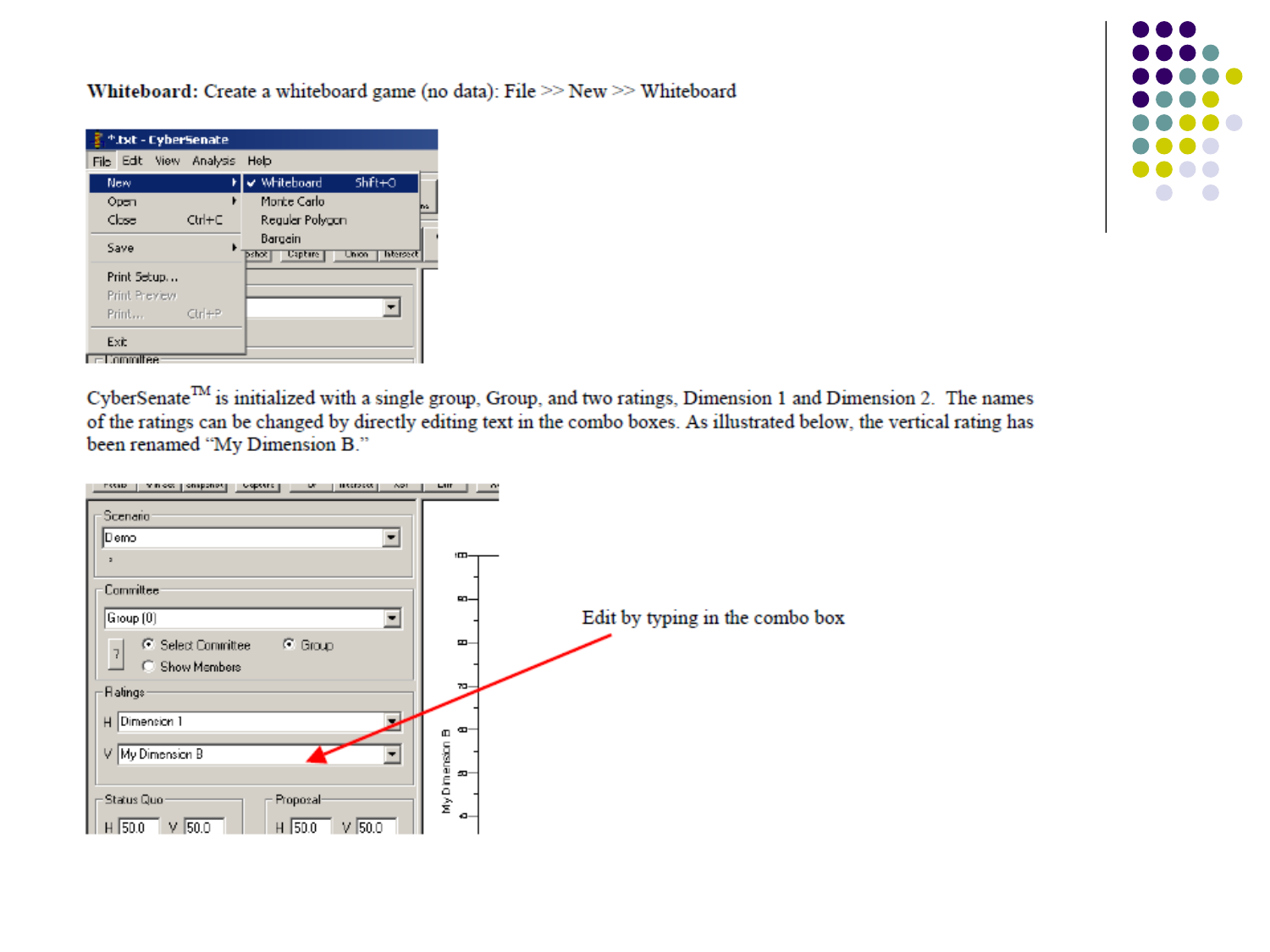#### From the Menu Bar...

File: To open an existing game stored in flat file: File >> Open >> File





After selecting File, the Open file dialog box appears. Flat files are stored as ASCII text.

Group, LLC

| Open                                                                                                    | $\mathbb{Z}$                                  |  |
|---------------------------------------------------------------------------------------------------------|-----------------------------------------------|--|
|                                                                                                         | $+ 3$ of $E$ .<br>Look jn: 3 CyberSenate_Demo |  |
| A_A.txt<br>A_Group_1.txt)<br>S<br>A_Group_3.txt<br>A_Group_4.txt<br>E<br>A Broup 5.txt<br>A_Group_6.txt | E A_Group_7.txt                               |  |
| File name:                                                                                              | A_Group_1.txt<br><b>Dpen</b>                  |  |
| Files of type:                                                                                          | Cancel<br>scenario files (".txt)              |  |
|                                                                                                         | Open as read-only                             |  |

The easiest way to generate these files is to run a demo and save the demo to a file. The following is a file, A\_A.txt, created in just this way. You could add members by cutting and pasting member lines.

| A A.txt - Notepad                                                                                                                                                                                                                                  |                                                                                                                                                                                                                |                                                                                                                  |                                                                                            |
|----------------------------------------------------------------------------------------------------------------------------------------------------------------------------------------------------------------------------------------------------|----------------------------------------------------------------------------------------------------------------------------------------------------------------------------------------------------------------|------------------------------------------------------------------------------------------------------------------|--------------------------------------------------------------------------------------------|
| File<br>Edit Format Help                                                                                                                                                                                                                           |                                                                                                                                                                                                                |                                                                                                                  |                                                                                            |
| GAME PARAMETERS BEGIN                                                                                                                                                                                                                              |                                                                                                                                                                                                                |                                                                                                                  |                                                                                            |
| Scenario<br>Group<br>Group<br>Dimension<br>Dimension<br><b>Decision Rule</b><br><b>Status Quo</b><br>Proposal<br>t ypePref Rgn<br>XX0<br><b>Member</b><br>881<br>Member<br>xx2<br>Member<br>XX3<br>Member<br>284<br>Member<br>XX5<br><b>Member</b> | Deno<br>C1.<br>Dimension 1<br>Dimension 2<br>0.500000<br>tradcoff<br>25.428571<br>XXO<br>881<br>17.142857<br><b>XX2</b><br>32.571429<br>XX3<br>78.285714<br><b>XX4</b><br>73.714286<br><b>XX5</b><br>55.428571 | D1<br>D2<br>50.000000<br>50.000000<br>68.857143<br>49.428571<br>22.000000<br>30.571429<br>65.142857<br>77.714286 | 50.000000<br>50.000000<br>1.000000<br>1.000000<br>. АААААА<br>. АААААА<br>000000<br>000000 |
| <b>PARAMETERS</b><br>CAME                                                                                                                                                                                                                          | END                                                                                                                                                                                                            |                                                                                                                  |                                                                                            |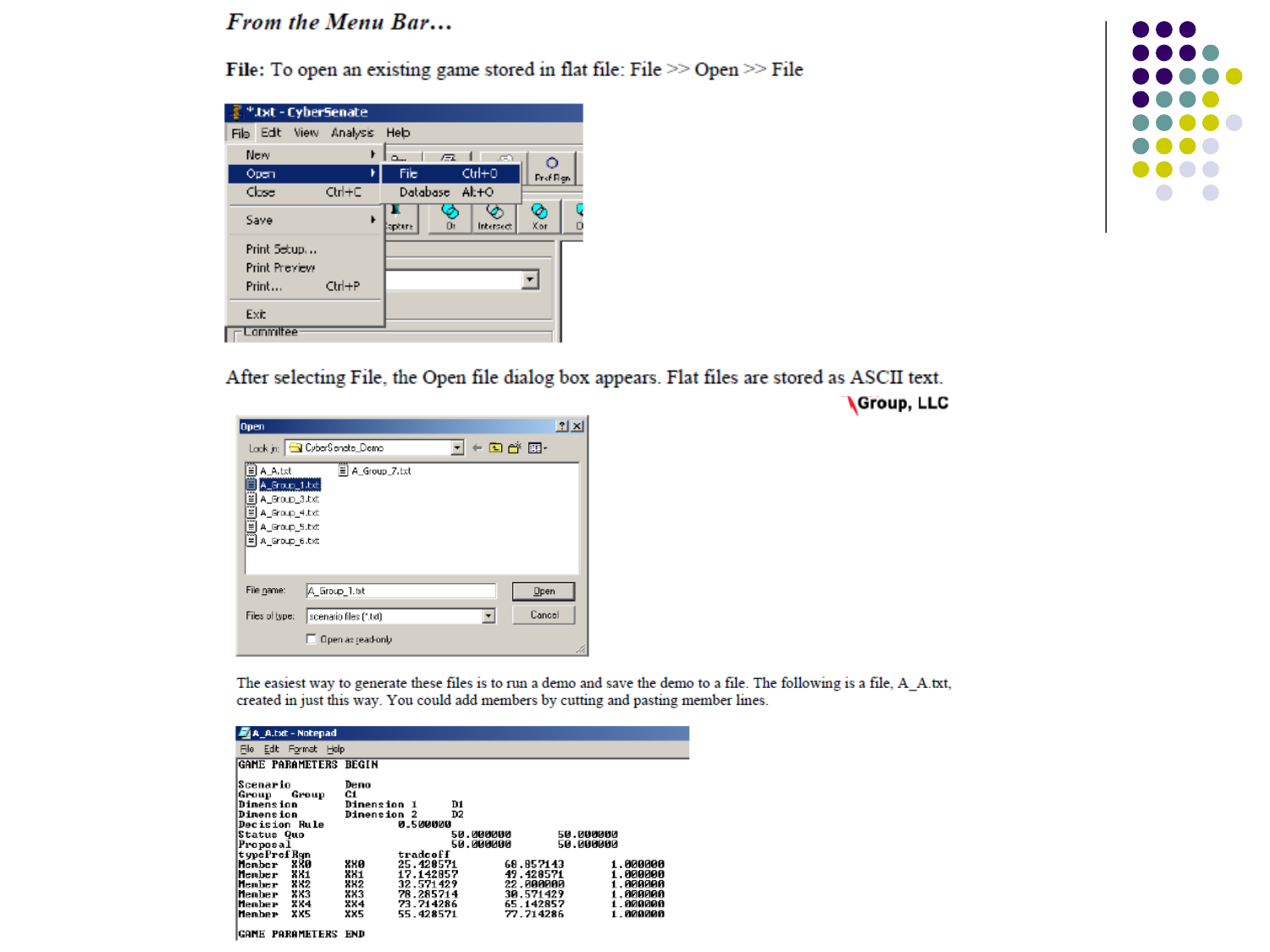#### To Create a Member...

1) Locate the mouse cursor within the chart area at a point where you want the member to appear.

2) Hold down the SHIFT key and the click the LEFT mouse button.

3) A member will appear at the point selected, with a unique id provided by default.

#### To Move a Member...

- 1) Place the mouse cursor over the member you want to move.
- 2) Press the LEFT mouse button and continue to hold it down.
- 3) Move the cursor to where you want the member to go.
- 4) Release the LEFT mouse button.

#### To Delete a Member...

1) Locate the mouse cursor within the chart area at a point occupied by the member you want to delete.

- 2) If more than one member is at the same spot, move the member you want to delete aside.
- 3) Hold down the SHIFT key and the click the RIGHT mouse button over the member you want to delete.

5) The member will disappear.

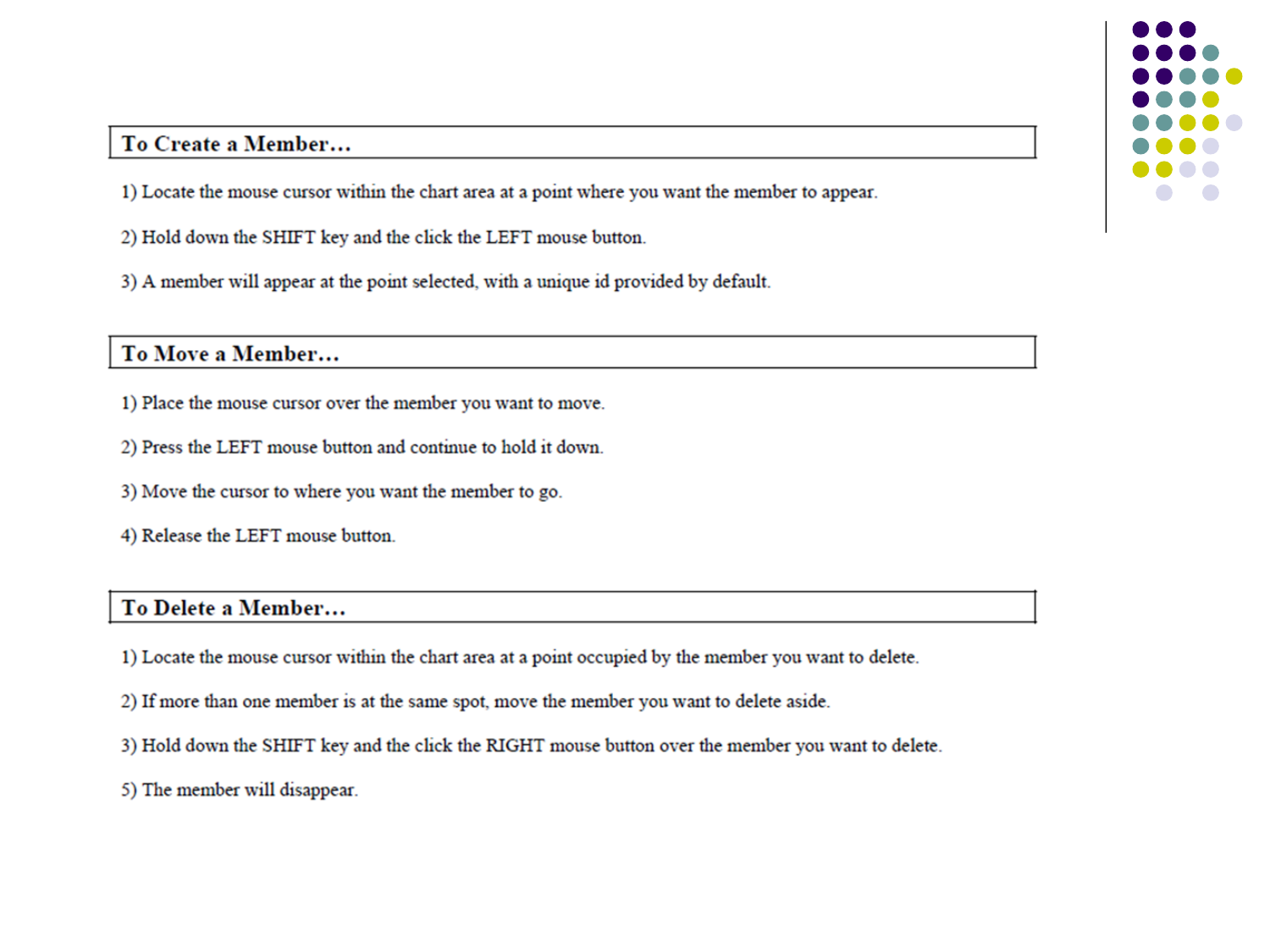#### To Modify a Member...

1) Locate the mouse cursor within the chart area at a point occupied by the member whose attributes you want to modify.

2) Double click the LEFT mouse button.

3) The member dialog appears

| <b>Member</b>                                                                                                               | ? X                                                                                                                            |
|-----------------------------------------------------------------------------------------------------------------------------|--------------------------------------------------------------------------------------------------------------------------------|
| Identification<br>Name (F M L): John<br><b>Affiliation:</b><br>Constituency:                                                | Doe                                                                                                                            |
| Voting<br>14<br>Vote:                                                                                                       | Veto $\Box$ Candidate $\Box$                                                                                                   |
| Horizontal Rating<br>Defense                                                                                                | $\sqrt{30.200}$ -                                                                                                              |
| Vertical Rating<br>Social Services                                                                                          | $49.600$ -                                                                                                                     |
| Preference<br>C Unified<br>C Directional<br>$\bullet$ Trade-Off<br>C City Block<br>C Independent<br>C Absolute<br>C Abstain | Beta $ 1$<br>Intensity 0<br>Discounting  1<br>Salience (V/H) 1<br>Complementarity 0<br>(Angle in degrees)<br><b>Rational ▽</b> |
| OK                                                                                                                          | Help                                                                                                                           |

Group, LLC



Those controls that have a white background can be edited. Note the different preference models that are available. Some preference models such as trade-off and city-block support additional salience and complementarity attributes.

If the veto check box is selected, only those points closer to the member's ideal point than the status quo, according to which ever metric (preference model) has been selected will be allowed in the win set.

If the rational check box is not selected, a model of bounded rationality will be used. See: Menu Bar Edit>>Rationality to bring up the (bounded) rationality model editor displayed below: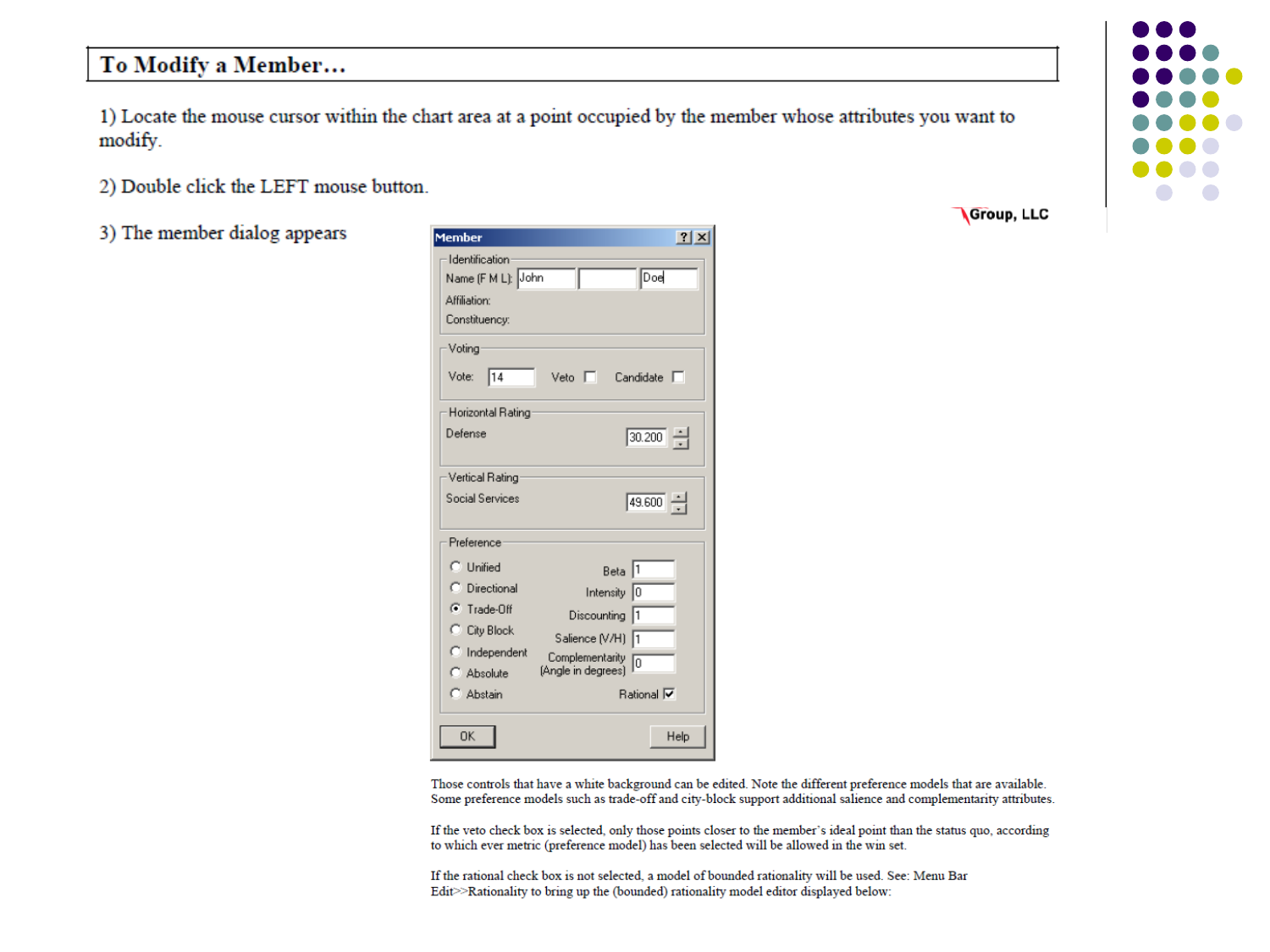## **Let's make some examples**

1) create a point / click on the point and name it "Party A" / select trade-off as preference (i.e., Euclidean preferences), equal saliency and vote=1 / click on "show names" / draw the indifference circle / move around the point A / move around the status quo as well

2) add another point and name it "Party B" / select city block as preference and vote=1

3) add another point and name it "Party C" / select trade-off as preference, dimension 1 twice as salient compared to dimension 2 (two units along dimension  $2 =$  one unit along dimension 1, i.e., dimension 1 is twice as important compared to dimension 2) and vote=1

4) add another point and name it "Party D" / select trade-off as preference, dimension 2 twice as salient compared to dimension 1 (0.5) and vote=1

5) save to file: "example 1"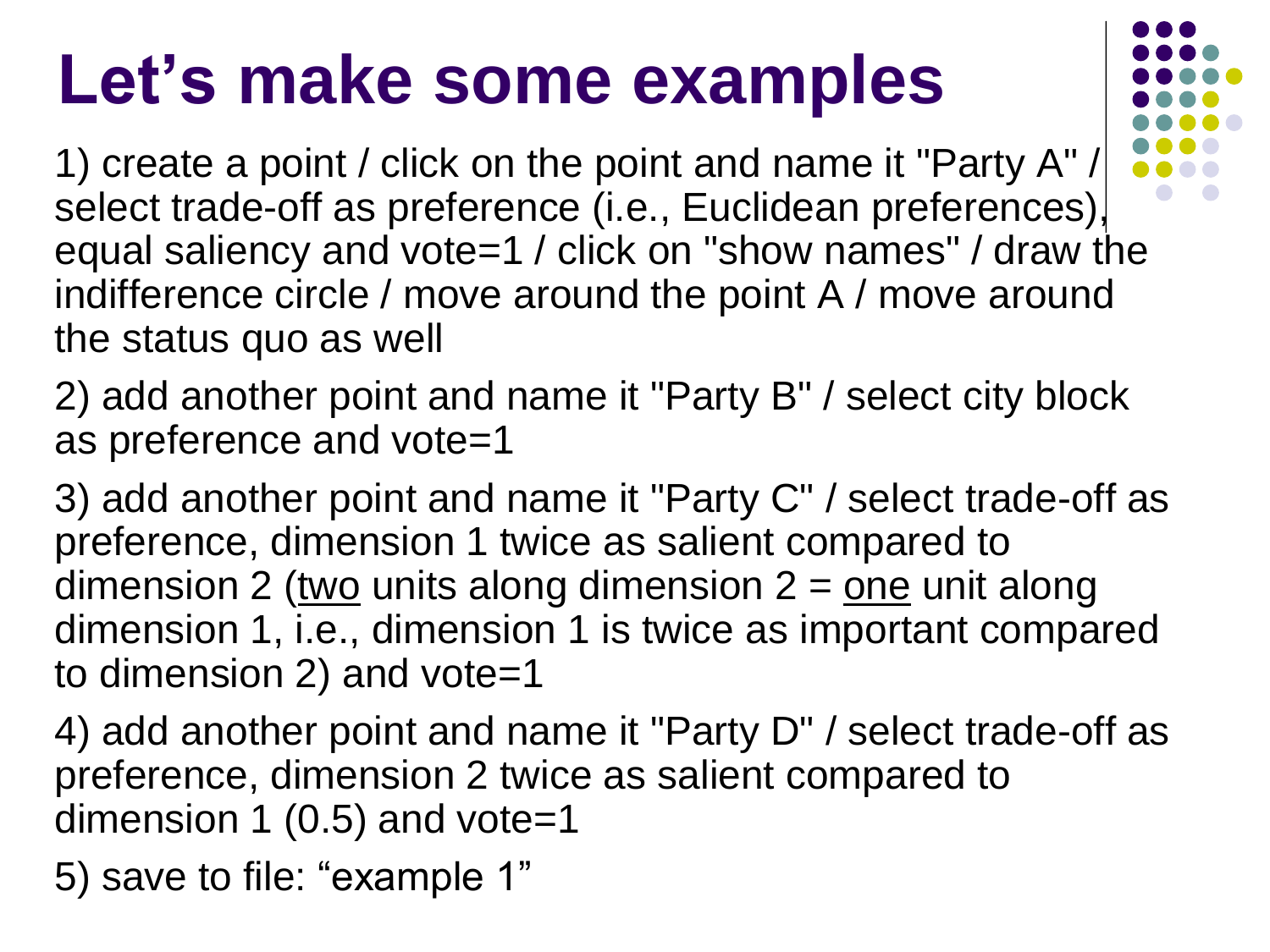### **Let's make some examples**

6) open file "example 1" (from the .txt file)

7) let's change the name of the two dimensions directly from the .txt and let's call the horizontal axis: "dim A" and the vertical axis: "dim B". Then change the preferences of parties B and D so that they both have the same Euclidean preferences with equal salience. Let's save the file with a different name: "example 1bis"